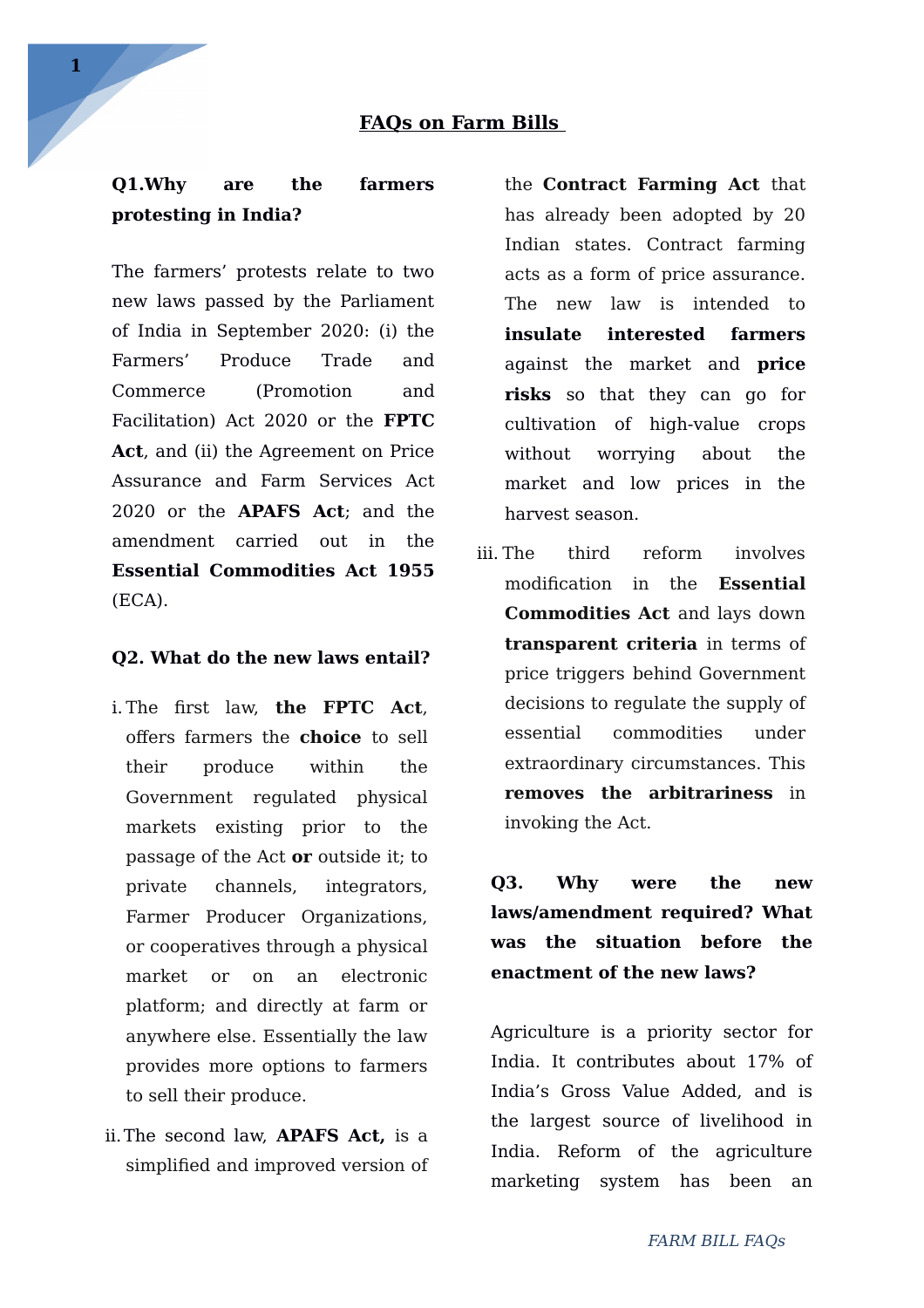ongoing process, with the need for it felt across party lines. These measures fulfill this longstanding need.

The **issues plaguing the sector** which these reforms intend to address are as follows:

- i. **Earlier legal framework** required the farmers to sell their produce only at State Government designated physical markets called the Agriculture Produce Marketing Committee (APMC) markets.
- ii.**Fragmented and insufficient markets:** Each of these APMC markets functioned as a separate entity, hampering intra and interstate trade. At the same time, there were not enough markets to deal with growing produce.
- iii. **Restriction in licesing:** Entry to the APMC markets as a licensed agent was restricted, discouraging competition and encouraging cartelization.
- iv. **High intermediation costs:** Taxes, various commissions and a fragmented system led to high intermediation charges raising costs for consumers, while

depressing prices received by farmers.

- v. **Information asymmetry:** Farmers often lacked market information, which traders and commission agents withheld from them.
- vi. **Inadequate agricultural infrastructure:** Despite market taxes, infrastructure in markets remained underdeveloped and not in tune with modern supply chains. An outdated and inadequate agriculture infrastructure, led to high post-harvest losses, estimated at Rs. 90,000 crores (over USD 12 billion) in 2014. This is because the policy environment discouraged private sector investment in the agriculture cold chain.
- vii. **Inadequate credit facilities:** Informal credit channels still dominated formal channels.
- viii. **Prevailing system discouraged linkages of farmers to food processors and exporters:** Despite being one of the largest producers of agricultural commodities globally, India only processes 10% of its total production. Similarly, India's share

**2**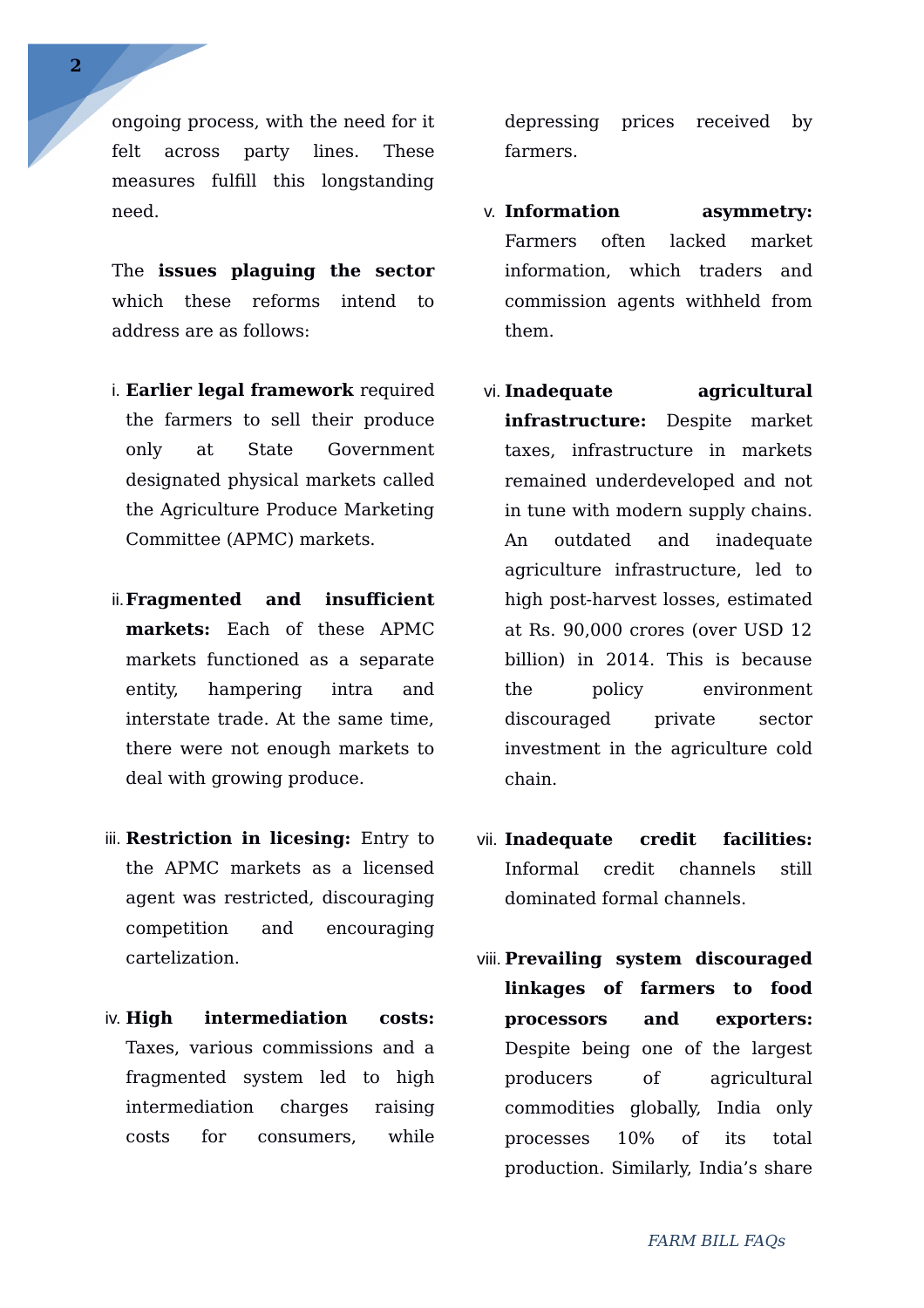in global food exports stands at 2.3% which is well below its potential.

- ix. **Disparity between agriculture and other sectors:** The major economic reforms carried out in 1991 in India did not cover agriculture. While the rest of India marched on the road towards prosperity on the back of the 1991 reforms, agricultural growth remained stuck at the earlier level, with negative growth in agricultural income in five out of 12 years following 1990–91. It was long recognized that the agriculture sector too needed profarmer reforms to **double the income of the farmers.**
- x. **Liberalised markets are more favourable to agricultural growth:** There has been indication that liberalised markets are more favourable to agricultural growth than government support and market intervention. For example, areas such as horticulture, milk and fishery, having little or no market intervention by the government have shown a 4-10% annual growth, whereas the growth rate in cereals, where interventions are high, remained 1.1% after 2011-12.
- xi. **Contract farming** existed earlier in some States, but these States had their own laws on the subject. A national framework on contract farming was missing. With the passage of the new law, contract farming has now been nationally enabled at terms favourable to farmers. It will also provide price assurance to farmers even before sowing of crops and enable them to access modern technology and other inputs. It has also eliminated the complicated system of registration/licence, deposits, and other compliance measures required for contract farming in various States, and created a legal framework for agreements between farmers and sponsors.

## **Q4. What are the benefits of the said reforms?**

- i. The reforms are aimed at **ensuring that the objective of 'Doubling Farmers' Income'** is realized.
- ii. The new legal framework **unshackles agricultural marketing** in India**.** Farmers will have the **freedom** to sell their produce **to who they want and where they want**. The new law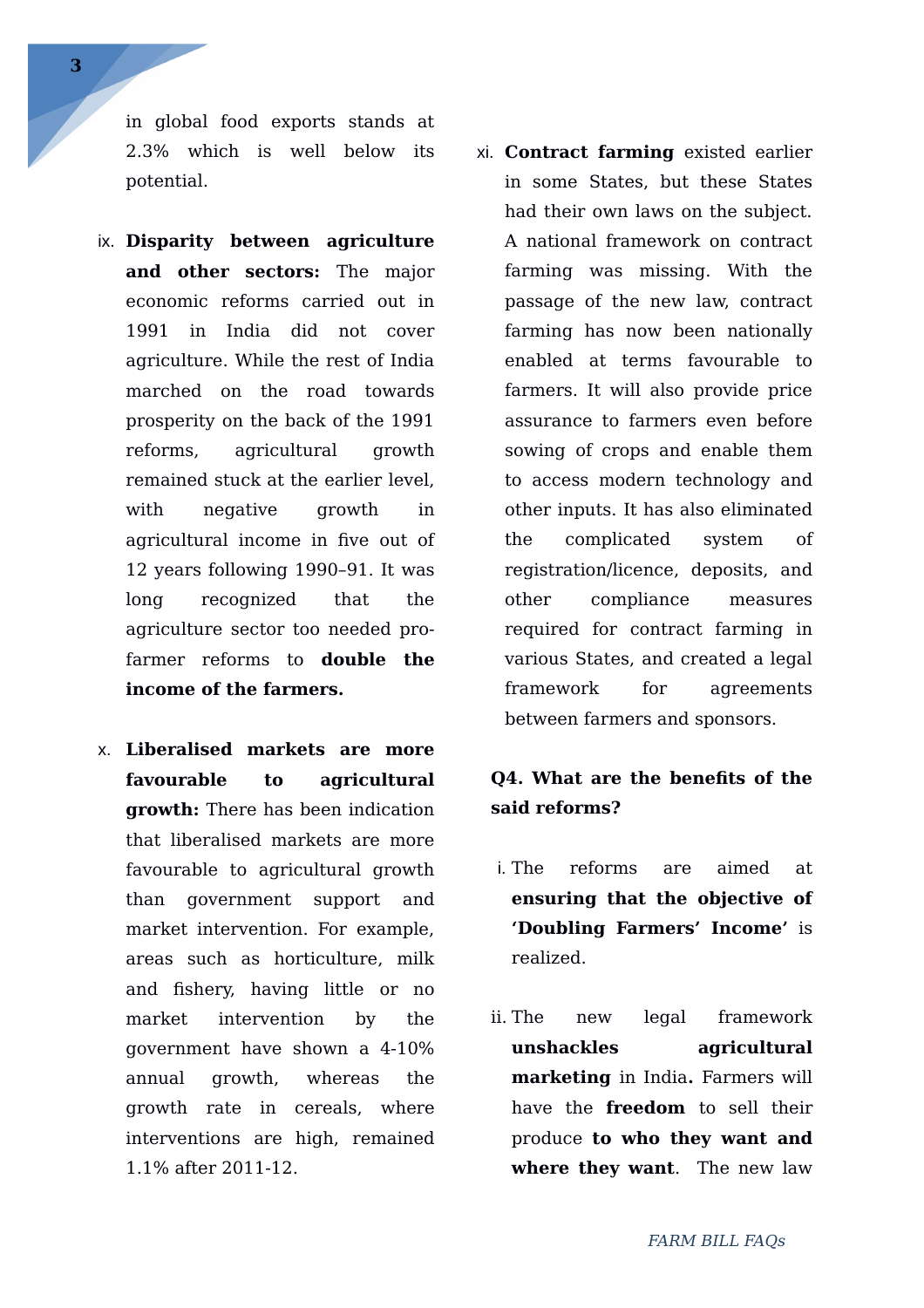**4**

gives the farmers the freedom of choice to sell in the APMC market or choose any other seller. This also increases competition and farmers' **bargaining power** which will lead to better returns for them.

- iii. APMC markets will **now face competition** from other markets, prompting them to **improve their own functioning** to remain competitive.
- iv.Farmers will **no longer** be bound to pay a long list of **market fees, taxes, and cesses on their produce**, thereby improving their returns.
- **v. Contract farming** acts as a form of **price assurance**. It is now nationally enabled and on **terms favorable to farmers.**
- vi.Farmers will be empowered to **access modern input, services and protection against price risk.**
- vii.**Export competitiveness will increase**, benefitting the farmers.
- viii. The modification in Essential Commodities Act **will attract** much-needed **private**

**investments** in agriculture from input to post-harvest activities.

- ix. **Incentives** are now aligned for private sector **investments** across the entire cold chain.
- x. Increased investments in the sector and development of infrastructure will **reduce postharvest losses, improve remuneration through grading and sorting and boost linkages to terminal markets** in food processing, retail, and exports.
- xi.India's agriculture and food processing industries will receive a much-needed fillip with a liberal procurement regime.
- xii. **Employment** in the food processing sector **will rise,** and this can put India on the path towards becoming the leading food exporter in the world, whilst maintaining our food security**.**
- xiii. **Promotion of electronic trading:** The Electronic National Market for Agriculture (eNAM) was launched in 2016, with the objective of promoting **electronic trading in agriculture produce**. However, the potential of eNAM was being **hindered by the**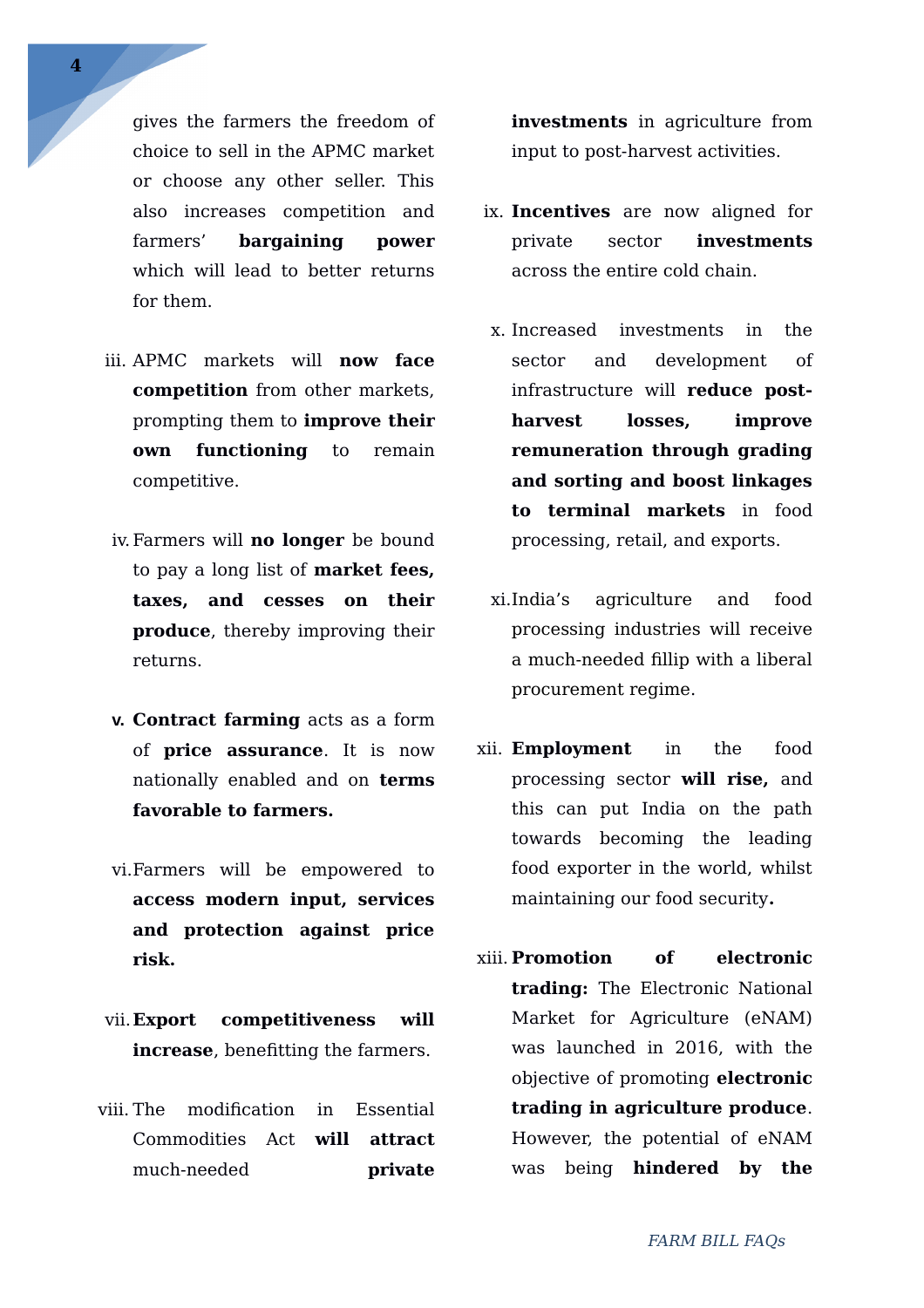**prevailing legal provisions**. While over 1,000 mandis have been onboarded to eNAM, a true national market for agriculture remained far from reality. eNAM can fulfil its potential of serving as the **national platform for electronic trading in agriculture produce**.

**Q5. If the laws are beneficial to the farmers, why are they protesting?**

The farmers are protesting against the provisions of these laws as they fear that the the procuement under the **Minimum Support Price (MSP)** system may be removed.

In addition, they fear that they will be left at the mercy of large corporations/traders who may exploit them and take away their land.

**Q6. Will the current reforms have any effect on procurement under the MSP system?**

The MSP **system stays**. The new law **will not affect MSPs adversely**. MSP purchase on agricultural produce is done through State Agencies and there is no change in this due to this law. MSP

procurement from farmers is the top priority of the Government and it will continue to be so.

### **Q7. Will the new Act affect the functioning of the APMCs?**

The new Act is **not intended to replace the State APMC Act and does not affect the functioning of the APMC markets.** APMCs will continue to regulate the marketing of agricultural produce within the physical boundaries of market yards. They can levy market fee within physical mandi as per their regulations.

The Act **only provides farmers with additional marketing opportunities outside existing APMCs.** Both the laws will co-exist for the common interest of farmers.

**Q8. How will the Act on contract farming ensure that the farmers are not exploited by the traders, especially if the farmers will be bound by contract farming?**

The Act provides **sufficient and elaborate mechanisms to protect the interest of farmers.** Simple, accessible, quick and cost-effective **dispute resolution mechanism** is prescribed for the farmers against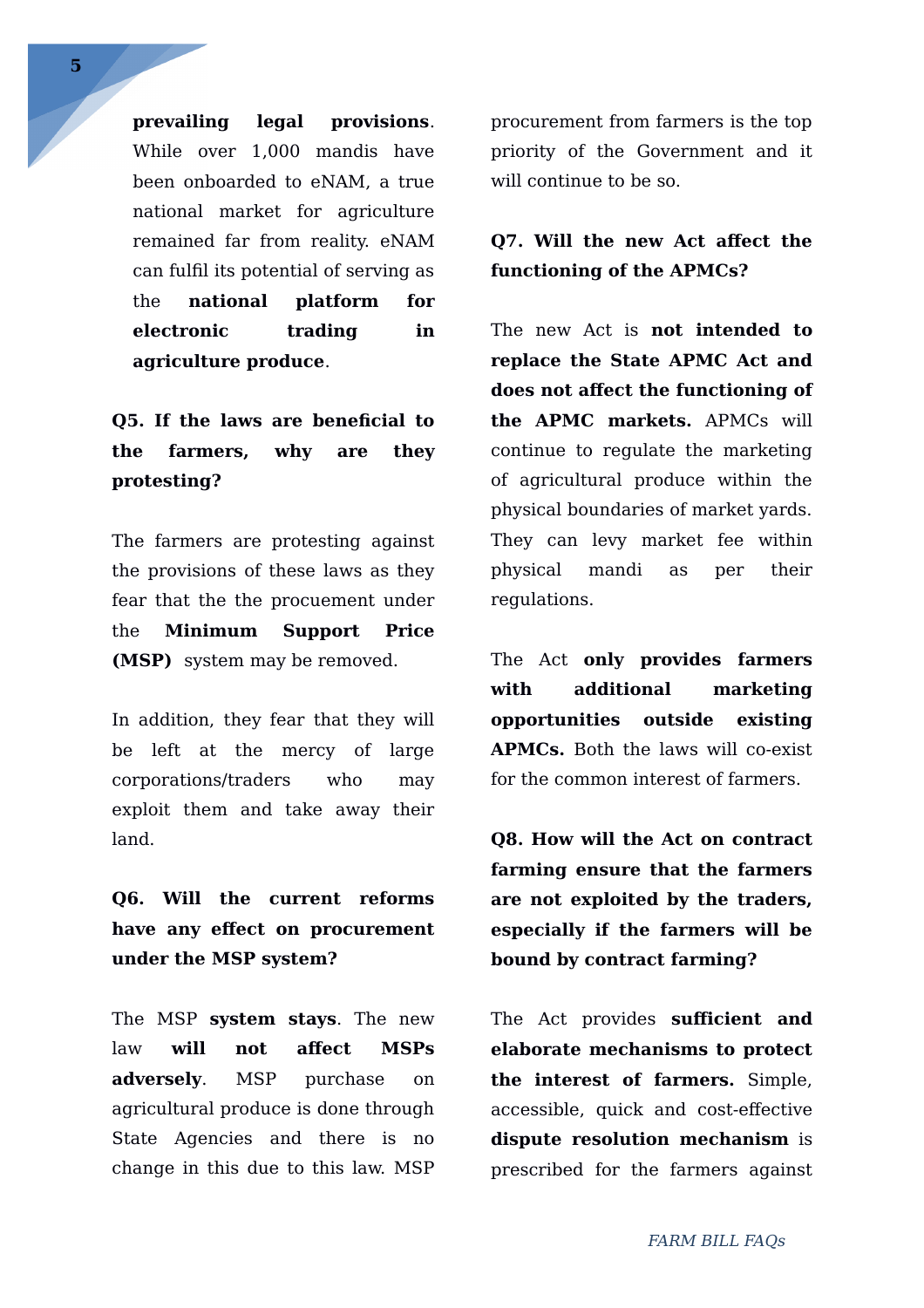traders to prevent and curb any unscrupulous acts.

Moreover, to curb any malpractices deterring **penal provisions** have been put in place for traders. These provisions will act as deterrent against any fraudulent motives, thus **safeguarding farmer payments.** 

The Contract Farming Law does not require any farmer to enter into a mandatory agreement, the decision is left entirely on the farmer. Besides, the **law clearly disallows any transfer, including sale, lease and mortgage of the land or premises of the farmer** and ensures that **buyers/sponsors are prohibited from acquiring ownership rights or making permanent modifications on farmers' land.**

**Farmers can withdraw** from the contract at any point without any penalty.

## **Q9. Does the Act provide a price guarantee for farmers?**

The Act clearly says that the **price of farming produce will be mentioned in the farming agreement itself,** which assures the price. It also says that**, in case, such price is subject to variation,**

then the **agreement shall explicitly provide for a guaranteed price to be paid for such produce.** If the **contractor fails to honour** the agreement and does not make payment to the farmer, **the penalty may extend to one and half times the amount due.**

# **Q10. Can companies take away farmers' lands or assets forcibly under contract farming?**

The contract farming agreement between the farmer and the company is **only for the crop, NOT for the land**. The new laws have no provision for leasing out land by the farmers in any manner to the sponsors or the companies. The Act expressly prohibits the sponsor from acquiring ownership rights or making permanent modifications to the land. Thus, the apprehension that companies or sponsor will take away farmers' land or assets is misplaced.

# **Q11. Have there been previous attempts to reform India's agricultural marketing system?**

Attempts to reform the agriculture marketing system have been going on **for over two decades**. Multiple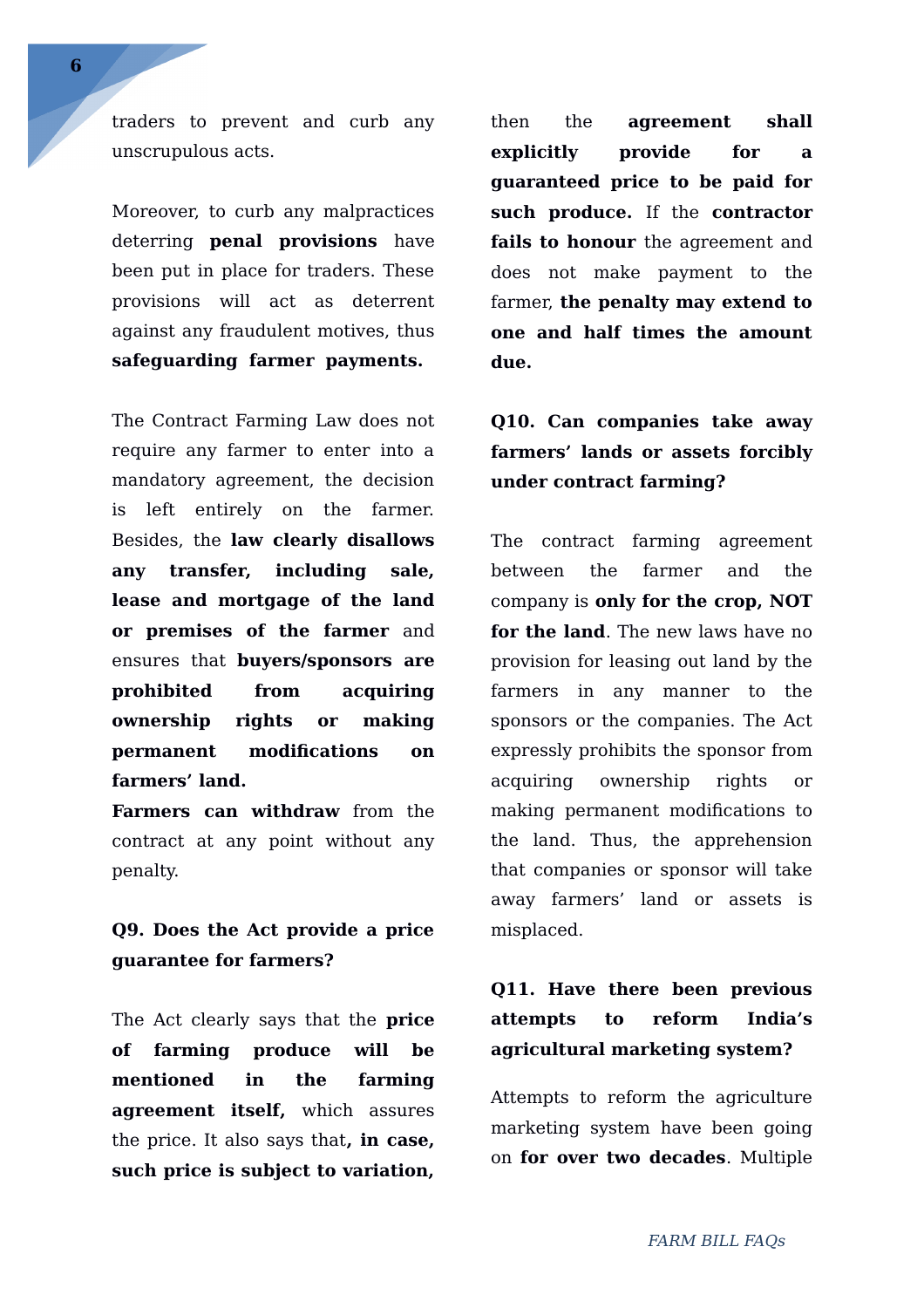Expert Committees, Inter-Ministerial Task Forces, Commissions, Groups of State Agriculture Ministers and Chief Ministers have made the observation for the past twenty years, that the **present system of agriculture marketing was proving to be a disincentive to farmers, trade and industries**. The Standing Committee on Agriculture of the 17<sup>th</sup> Lok Sabha (Lower House of the Parliament) noted in its report that the existing APMC markets were not working in the best interest of farmers.

All of these expert groups, committees and task forces made similar recommendations:

i)The existing system of APMC markets needed **competition.** 

ii)**Alternative marketing channels** such as direct selling needed to be encouraged.

iii)The Essential Commodities Act, 1955 needed to be amended to **encourage investments** in storage and warehousing.

iv)Contract farming needed an **enabling framework.** 

v)There was a need for a **barrier free, national agriculture market.**

Many government committees noted the slow pace of reforms in this sector, despite efforts ongoing since 2001. **The Government has set an ambitious, but achievable goal of doubling farmers' income.** Marketing reforms were going to be critical in achieving this.

Yet, it was found that State Governments had not adopted marketing reforms in true letter and spirit. To this end, the Union Government issued the Model Agriculture Produce Livestock Marketing Act, 2017 and the Model Contract Farming Act, 2018 for States to adopt. **Yet, the reform process was piecemeal and cosmetic in nature.**

## **Q12. Why was a new approach required?**

**From deficit management to surplus management:** As India moved from a food deficit nation to a food surplus one, the focus of policy needed to shift from deficit management to surplus management. The previous attempts at reform, which required States to take the lead in instituting legislative changes to their own APMC Acts bore little fruit.